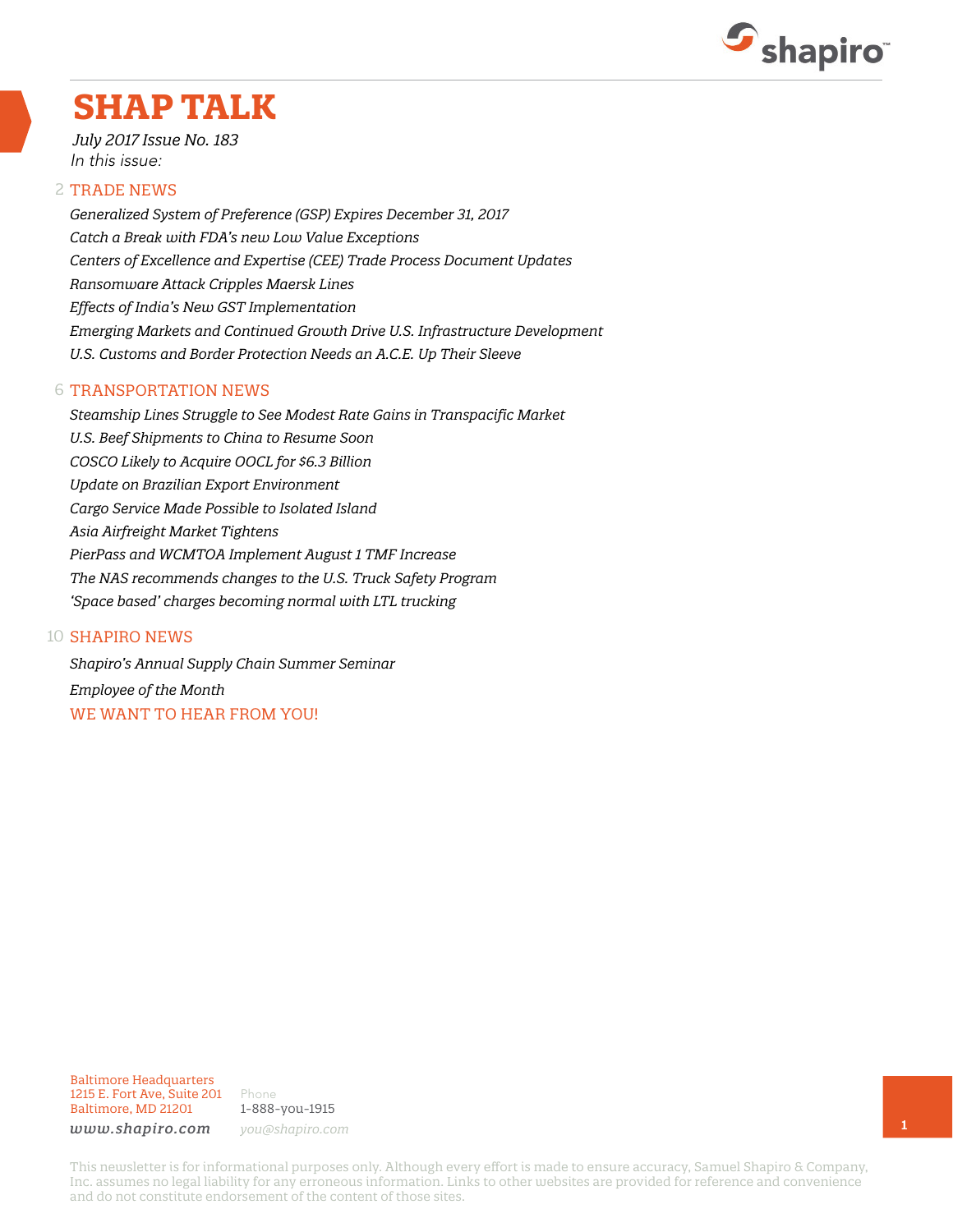

# **TRADE NEWS:**

## *Generalized System of Preference (GSP) Expires December 31, 2017*

Are you eligible for Generalized System of Preference (GSP) benefits? If so, you may need to import your merchandise before GSP expires on December 31, 2017. The GSP periodically expires and must be renewed by Congress to remain in effect. During the GSP expiration period, importers are required to pay full duties on all subsequent transactions.

In the past, retroactive treatment has been granted when GSP was renewed and refunds were issued. We cannot say if this will be the case following this renewal, but entries will be flagged in the event GSP is reauthorized retroactively.

Stay tuned for more updates!

For general GSP information, please visit the [CBP](https://www.cbp.gov/trade/priority-issues/trade-agreements/special-trade-legislation/generalized-system-preferences) website.

### *Catch a Break with FDA's new Low Value Exceptions*

The FDA is allowing certain product categories to be released without FDA notification if they are valued at or below the de minimus amount of \$800. The categories include:

- *• Cosmetics*
- *• Dinnerware (Including eating/or cooking utensils)*
- *• Radiation Emitting, Non-Medical Devices (e.g. microwaves, TVs, etc.)*
- *• Biological Samples for Laboratory Testing*
- *• Food, except ackees, puffer fish, raw clams, raw oysters, raw mussels, and food packed in airtight containers intended to be stored at room temperature*

This update follows the 1994 FDA statement that identified the categories be released by CBP without FDA notification when under the de minimis value, which was \$200 at the time but later increased to \$800. The most recent update is a result of confusion regarding FDA reporting requirements for de minimis shipments. Prior notice for all food and feed shipments will not change with this update.

#### *Centers of Excellence and Expertise (CEE) Trade Process Document Updates*

Customs and Border Protection (CBP) Centers of Excellence and Expertise (CEE) updated the [CEE](https://www.cbp.gov/sites/default/files/assets/documents/2017-Jun/Center-Trade-Process-Doc.pdf)  [Trade Process Document](https://www.cbp.gov/sites/default/files/assets/documents/2017-Jun/Center-Trade-Process-Doc.pdf) that clarifies how CBP and the trade community may interact with respect to commercial trade activities.

The Centers of Excellence and Expertise apply CBP's trade expertise to a single industry using accountbased principles and operational skills to authoritatively facilitate trade. The CEEs serve as resources to the broader trade community and to CBP's U.S. government partners. Center personnel are strategically located at ports of entry across the nation and answer questions, provide information and develop comprehensive trade facilitation strategies to address uniformity and compliance concerns. The CEEs are now permanent organizations with full regulatory authority to render post-entry decisions.

Baltimore Headquarters 1215 E. Fort Ave, Suite 201 Baltimore, MD 21201

Phone 1-888-you-1915 *www.shapiro.com you@shapiro.com*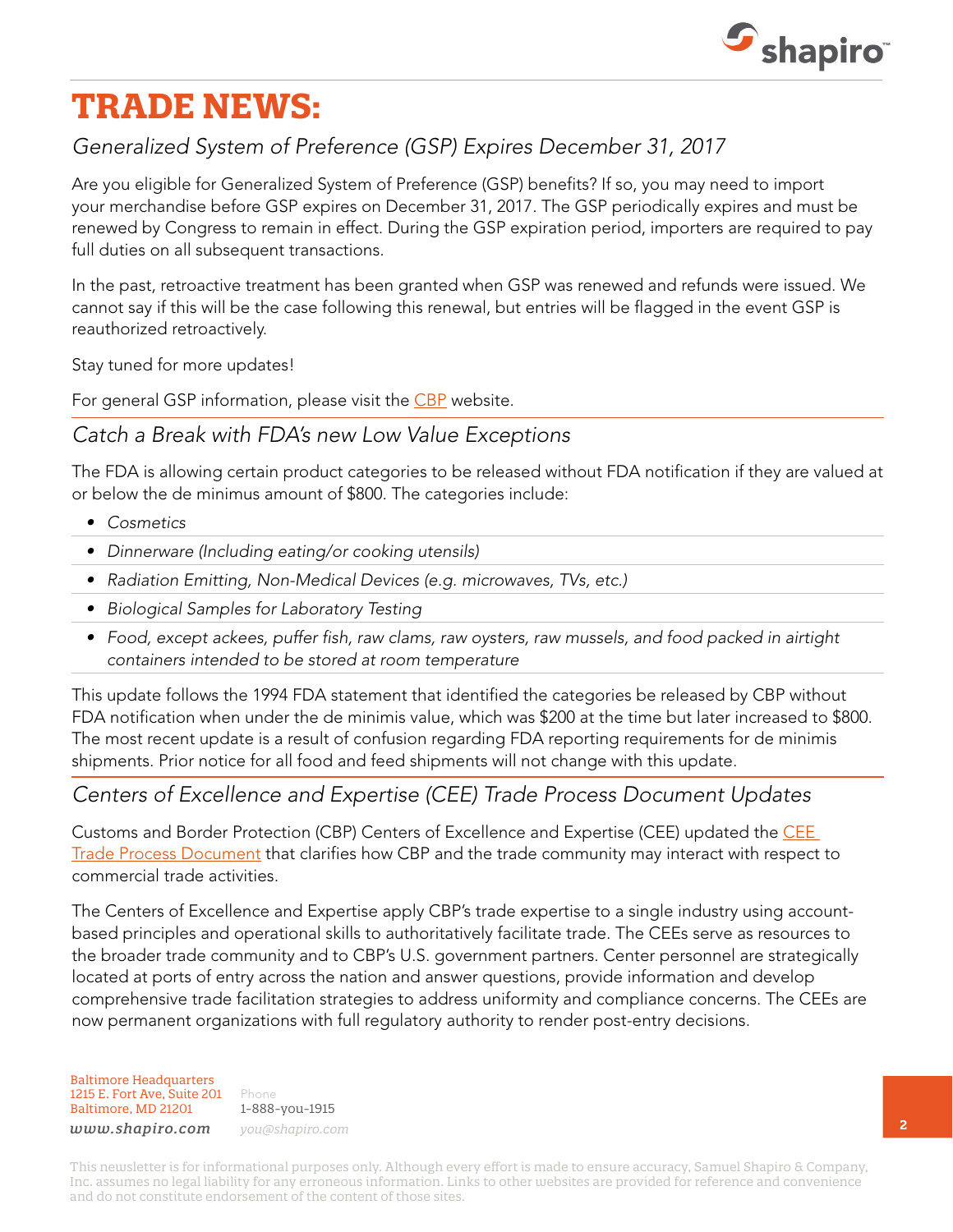

The CEE Trade Process Document contains procedures and information for importers, filers and brokers to interact and submit entry documentation and includes:

- *• A directory of CEE supervisors and their contact information*
- *• Importer and filer responsibilities*
- *• Cargo release/entry process*
- *• Entry summary processes*
- *• Electronic document submission through the ACE portal using the Document Image System (DIS)*
- *• Snow days*
- *• Revenue collection*
- *• Summary rejection or cancellation*
- *• Census Warnings*
- *• Center review of entry summaries*
- *• Foreign-trade zones*
- *• Post-summary processes*
- *• Requests for information and notices of action (CBP Forms 28 & 29)*

Note: Until a fully automated method is developed, CEEs will send courtesy copies by mail or email of Requests for Information (CBP Form 28) and Notices of Action (CBP Form 29) to the broker contact listed in the importer's portal account

- *• Post-summary adjustments*
- *• Post-entry amendments*
- *• Internal advice requests*
- *• Liquidation*
- *• Protests and petitions*
- *• Enforcement processes*
- *• Prior disclosures*

A listing of the 10 CEEs with Team designations, contact email and location is found below.

| Center                          | <b>Team Codes</b>                                   | Email Address                                           | Managed From  |
|---------------------------------|-----------------------------------------------------|---------------------------------------------------------|---------------|
| Agriculture & Prepared Products | 002, 012, 022, 032, 042,<br>052, 062, 072, 082, 092 | CEE-Agriculture@cbp.dhs.gov                             | Miami         |
| Apparel, Footwear & Textiles    | 004, 014, 024, 034, 044,<br>054, 064, 074, 084, 094 | CEE-Apparel@cbp.dhs.gov                                 | San Francisco |
| Automotive & Aerospace          | 003, 013, 023, 033, 043,<br>053, 063, 073, 083, 093 | CEE-Automotive@cbp.dhs.gov<br>CEE-Aerospace@cbp.dhs.gov | Detroit       |

Baltimore Headquarters 1215 E. Fort Ave, Suite 201 Baltimore, MD 21201

Phone 1-888-you-1915

*www.shapiro.com you@shapiro.com*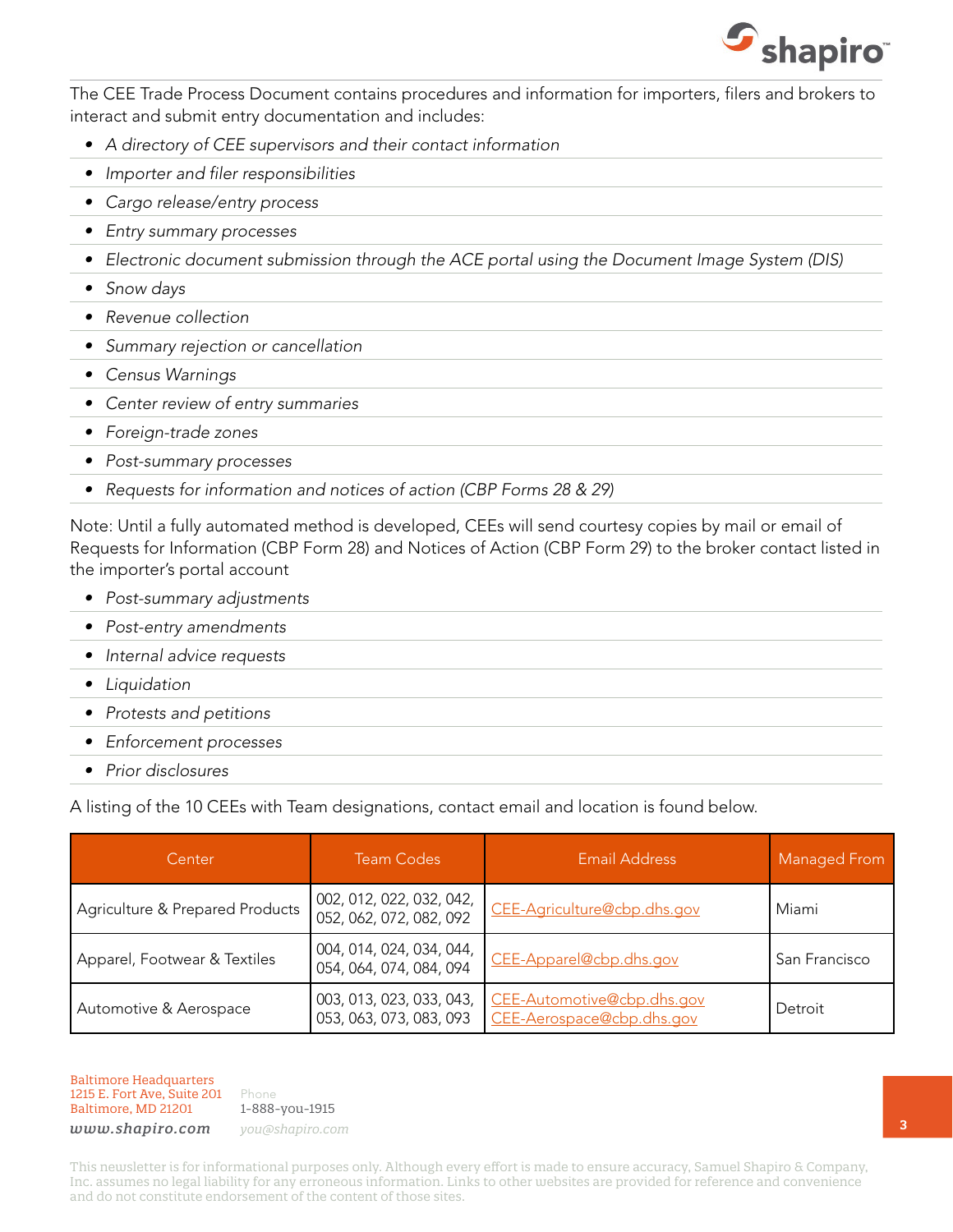

| Base Metals                                          | 005, 015, 025, 035, 045,<br>055, 065, 075, 085, 095 | CEE-Basemetals@cbp.dhs.gov          | Chicago        |
|------------------------------------------------------|-----------------------------------------------------|-------------------------------------|----------------|
| <b>Consumer Products &amp; Mass</b><br>Merchandising | 008, 018, 028, 038, 048,<br>058, 068, 078, 088, 098 | CEE-Consumer@cbp.dhs.gov            | Atlanta        |
| Electronics                                          | 007, 017, 027, 037, 047,<br>057, 067, 077, 087, 097 | CEE-Electronics@cbp.dhs.gov         | Los Angeles    |
| Industrial & Manufacturing<br><b>Materials</b>       | 009, 019, 029, 039, 049,<br>059, 069, 079, 089, 099 | CEE-Industrialmaterials@cbp.dhs.gov | <b>Buffalo</b> |
| Machinery                                            | 010, 020, 030, 040, 050,<br>060, 070, 080, 090, 180 | CEE-Machinery@cbp.dhs.gov           | Laredo         |
| Petroleum, Natural Gas &<br>Minerals                 | 006, 016, 026, 036, 046,<br>056, 066, 076, 086, 096 | CEE-Petroleum@cbp.dhs.gov           | Houston        |
| Pharmaceutical, Health &<br>Chemicals                | 001, 011, 021, 031, 041,<br>051, 061, 071, 081, 091 | CEE-Pharmaceuticals@cbp.dhs.gov     | New York       |

#### *Ransomware Attack Cripples Maersk Lines*

As the second quarter of the year drew to a close, the world's largest shipping provider, Maersk Lines, was paralyzed by a cyber-attack that has come to be known as the Petya Attack. IT systems across many of Maersk's global business units were compromised, resulting in major congestion at 76 international terminals owned by Maersk's parent company, A.P. Moller-Maersk (APM). Some of the ports, including The Port of New York & New Jersey were shut down completely. The attack also prevented Maersk from taking on new bookings as it struggled to revive its critical networks. The ransomware attack kept most of Maersk's client facing operations offline for five days.

The delays caused by this unprecedented event are still being aggregated; however, there are reports that major congestion is still occurring at the ports of Mumbai, Barcelona, Los Angeles and Rotterdam.

#### *Effects of India's New GST Implementation*

The Indian Government implemented an 18% Goods and Services Tax (GST) on July 1st and the effects were felt country-wide, with many local businesses closing their doors in protest.

The 18% GST has caused much confusion since it was announced in January. The new tax replaces multiple taxes levied by various states and the central government including Central Excise Duty, Service Tax, Commercial Tax, Value Added Tax (VAT), and Central Sales Tax (CST) in an attempt to bring some level of standardization to the marketplace in India.

The freight forwarding industry is being heavily affected by the new tax implementation due to the fact that freight charges on Indian exports were previously exempt from service taxes. The Indian government has stated that export freight charges will be exempt from the new GST tax plan, but it appears that the change will not take place until negotiations by the trade representatives are finalized.

Baltimore Headquarters 1215 E. Fort Ave, Suite 201 Baltimore, MD 21201

Phone 1-888-you-1915 *www.shapiro.com you@shapiro.com*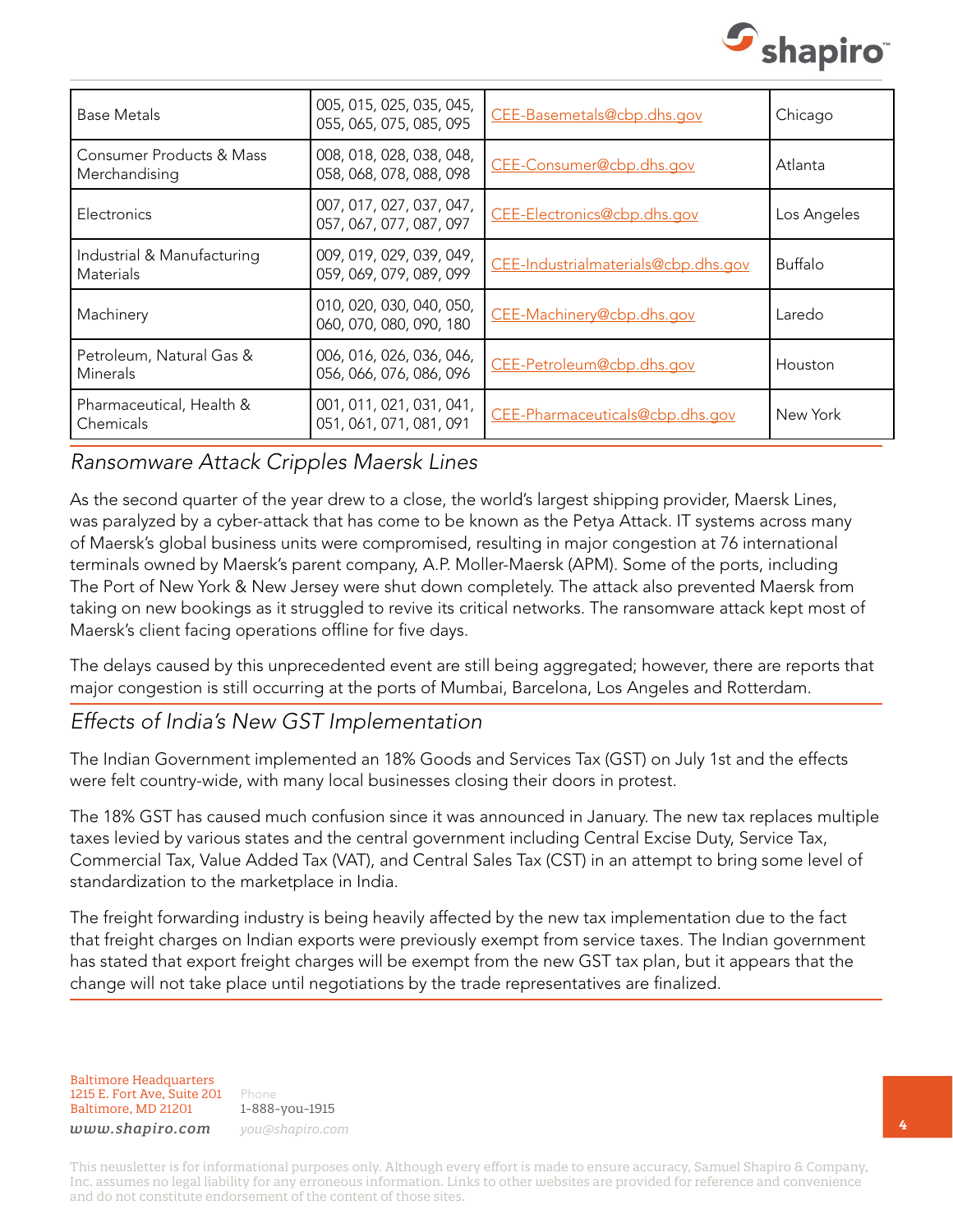

### *Emerging Markets and Continued Growth Drive U.S. Infrastructure Development*

The U.S. has been experiencing record import volume over the past few months, and continued growth in both the Northeast Asian markets and Southeast Asian markets, coupled with strong consumer demand, appear to be driving this growth.

Northeast Asia accounts for the largest share of containerized imports into the U.S. at 56.3%, while Southeast Asia accounts for the second largest share at 11.2%. The annual growth rate in the Northeast Asian market has consistently been around 2-3%, whereas the market in Southeast Asia has been increasing 6-10% per year. Although Northeast Asia continues to be the main market for U.S. imports, Ben Hackett of Hackett Associates points out that their growth rates are declining, whereas the growth rate out of Southeast Asia has been the inverse.

With the two major markets for U.S. imports experiencing continued uptick, steamship lines and the ports have made the necessary adjustments to account for and further foster this growth. Over the past several months, the market has seen the emergence of new and enhanced steamship line alliances and adjusted service networks in response to the demands of these two major markets. The new service networks aim to reduce the transit times for major port pairs and streamline their direct services. Additionally, with the expansion of the Panama Canal in 2016, upwards of five port pairs originating from the Southeast Asian market to the U.S. East Coast have seen a reduction of 1-2 days to their respective transit times.

The focus on reducing transit times has not been exclusive to the U.S. East Coast, but rather to dozens of port pairs involved in the Southeast Asia import market. Furthermore, manufacturers are looking towards Southeast Asia to expand production, driving the already stimulated growth resulting from the increased service efficiencies and direct services. Together, Northeast and Southeast Asia dominate the U.S. import market, and it appears the new alliances and service networks will facilitate the continued growth in both markets.

### *U.S. Customs and Border Protection Needs an A.C.E. Up Their Sleeve*

The U.S. Customs and Border Protection indefinitely delayed the latest update of their Automated Commercial Environment (ACE) after June's troubled rollout. The system designed to streamline filing, reduce redundancy, and centralize agency requirements bogs down to such an extent that shippers are risking document cutoff schedules. While logistics organizations are further delayed over system glitches, CBP's lack of transparency only exacerbates frustrations.

ACE users have reported slowdowns from 20 minutes to five hours with support desk wait lines exceeding half an hour. The system's online DashBoard shows the overall program has experienced delays during 22 of the last 28 days. In regard to operations, ACE's worst offenders are Entry Summery Interfaces, with delays experienced 16 out of 28 days, and Truck Manifest and Accounts, which experienced delays during 10 of the last 28 days. However, some aspects do seem to operate well. AESDirect, Export System, EDI Messaging, Cargo release, Ebonds, ISF, Records Processing and Protest systems are functioning at or near 100%.

The latest update should bring Liquidation, Reconciliation, Drawback, Duty Referral, Collections and Automated Surety Interface into the ACE fold. Unfortunately, CBP has not published a rescheduled rollout date, publicly announced specific system failures, or presented a plan of action to address the issues.

Baltimore Headquarters 1215 E. Fort Ave, Suite 201 Baltimore, MD 21201

Phone 1-888-you-1915 *www.shapiro.com you@shapiro.com*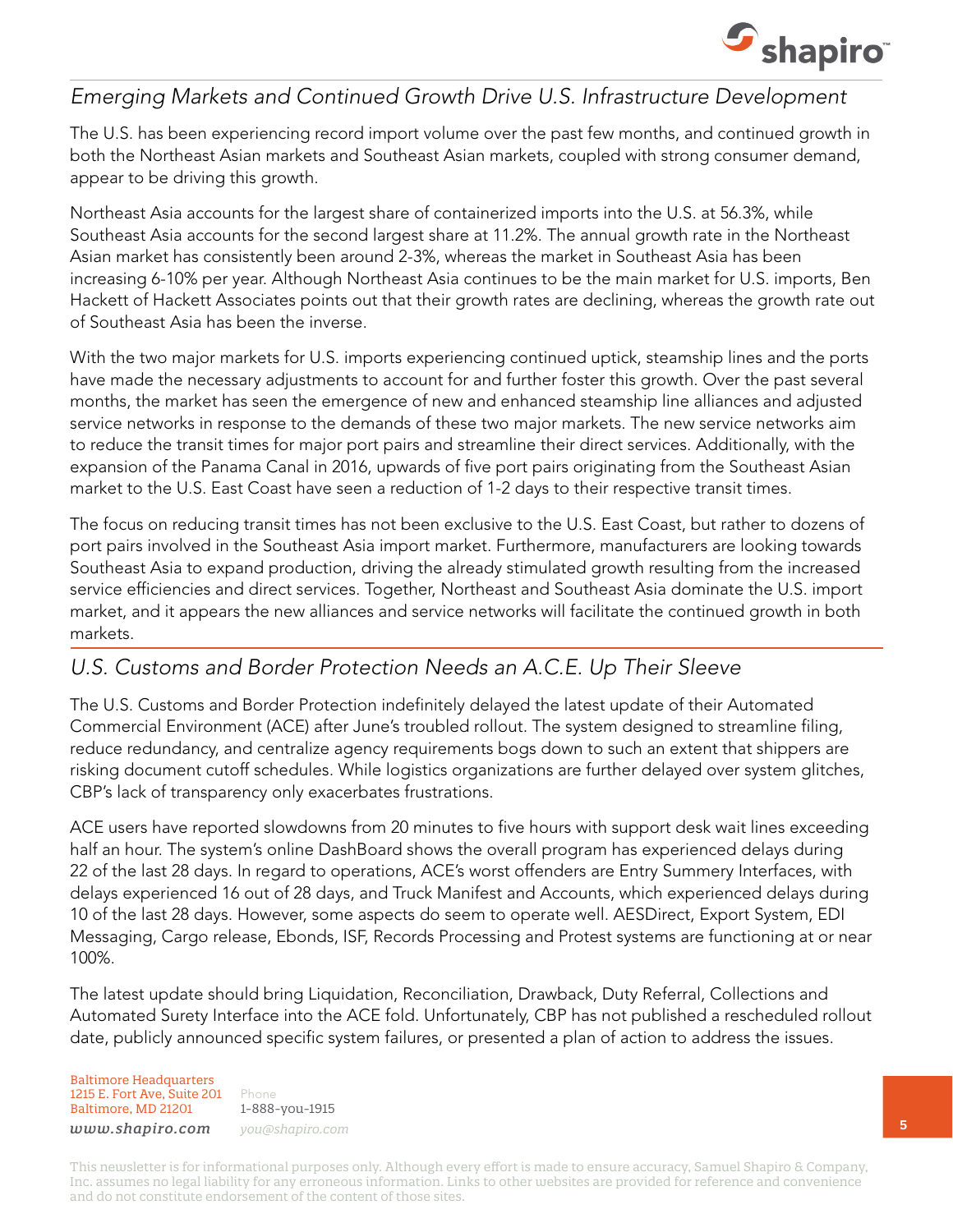

While ACE is quickly approaching its full rollout and implementation deadline of Q4 2017, one wonders if a program which is one billion dollars over budget and three years behind schedule risks losing their funding under an administration keen on cutting subsidies, especially for organizations created under a previous administration. ACE can provide a centralized and efficient interface for shippers and forwarders, but it must correct its course if it wants to stay afloat. With peak season bearing down on us, issues could put the system in the political limelight.

# **TRANSPORTATION & OCEAN FREIGHT NEWS**

#### *Industry News:*

## *Steamship Lines Struggle to See Modest Rate Gains in Transpacific Market*

As June is now upon us, our predications of a weaker transpacific trade have held true. By the end of June, East Coast rates had declined by 10% and West Coast by 20% since the beginning of the month.

The beginning of July saw a small but expected mitigated GRI (General Rate Increase), but we are already seeing signs of possible erosion that could bring rates back to the pre-June levels. However, there are signs surfacing in the trade that point toward the possibility of an uptick beginning this month, mainly due to demand forecasts by shippers looking stronger in Q3 and Q4 as compared to the same forecasts last year. This is positive news for the ocean carriers who have been desperately trying to restore rate levels despite a steady average 90% utilization rate over the past few months. Carriers still have a lot of ground to make up but long-term forecasts have them gaining traction. Shippers can still rest assured that any gains will be slow and steady.

#### *U.S. Beef Shipments to China to Resume Soon*

In recent years, China has become a major importer of beef. According to the USDA, China's imports have risen from \$275 million in 2012 to \$2.5 billion in 2016. Unfortunately, the United States has been banned since December, 2003 from this market due to a case of bovine spongiform encephalopathy, more commonly referred to as "mad cow disease."

On May 11th, the Trump administration released the initial results of the 100 Day Action Plan of the U.S.- China Comprehensive Economic Dialogue. As a result of this action plan, the U.S. Department of Agriculture's marketing service has released the requirements for its Export Verification program for U.S. packers to apply for exportation of beef to China. In addition, the USDA's Food Safety and Inspection Service (FSIS) has updated their online export library outlining China's requirements for U.S. beef to be certified for shipments to China.

While the market opening agreement includes requirements that will involve a period of adjustment for the U.S. industry, and meeting these requirements will add cost to U.S. beef when compared to other countries, the U.S. Meat Export Federation and its members are excited to resume exporting beef to China after more than a 13-year hiatus. If the U.S. can even obtain just a small fraction of China's import buying power, this will lead to a very positive uptick in beef exports.

Baltimore Headquarters 1215 E. Fort Ave, Suite 201 Baltimore, MD 21201

Phone 1-888-you-1915 *www.shapiro.com you@shapiro.com*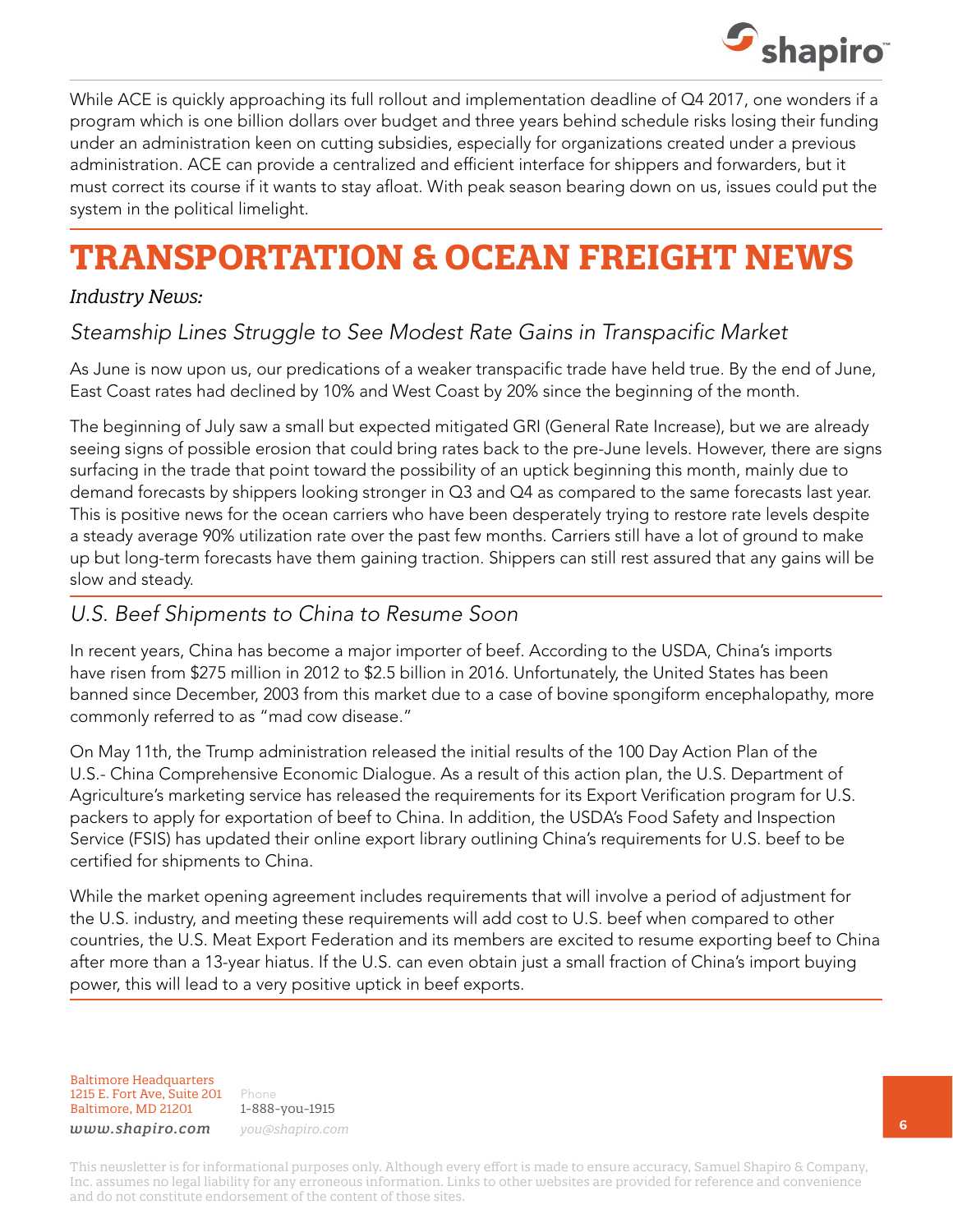

## *COSCO Likely to Acquire OOCL for \$6.3 Billion*

COSCO Shipping has paired with Shanghai International Port Group (SIPG) in a consolidated effort to purchase Orient Overseas International Ltd. (OOIL), the holding company overseeing Orient Overseas Container Line (OOCL). The proposed deal would pay OOIL \$10.07 per share, which equates to roughly \$6.3 billion. If OOIL accepts the offer then COSCO would assume a 90.1 percent ownership stake, while SIPG would acquire the remaining 9.9 percent.

OOIL's purchase still requires approval from both shareholders and pertinent regulatory bodies before it can be approved. However, the Tung family, the founding members of OOCL and current majority shareholders, have issued an official statement condoning the deal. The offer would be a financial windfall for the Tung's, but current OOIL staff won't be left out in the cold either as COSCO/SIPG plan to preserve the existing benefits and structure of OOIL for a minimum of 24 months following completion of the deal. With OOIL's acceptance of the offer, COSCO's fleet will grow to more than 400 vessels with the capability to handle roughly 2.9 million TEU's, which would rank COSCO third among carriers in terms of capacity.

The potential acquisition of COSCO comes amid a flurry of carrier mergers and buy-outs that have left the majority of East and West Coast trade controlled by 11 carriers within three alliances. The JOC has provided the following breakdown of alliances: "COSCO and OOCL both belong to the OCEAN Alliance, which commenced operations officially on April 1, along with CMA CGM/APL and Evergreen Line; the 2M Alliance consists of Maersk Line and Mediterranean Shipping Co. (MSC), with South Korea's Hyundai Merchant Marine (HMM) purchasing slots though not a full member; and THE Alliance counts Hapag-Lloyd/UASC, Yang Ming, and the three Japanese carriers as members." The impending acquisition of OOIL is yet another sign that smaller carriers lack the critical mass to cut costs enough to remain viable.

### *Update on Brazilian Export Environment*

In Brazil, currency fluctuations continue to affect prospective investors and traders in different ways; one of the most impacted sectors is exports. Current depreciation of the national currency, the Real, has made Brazilian products, such as lumber and food, cost-competitive in comparison with their global competitors. While American companies that import products from Brazil often look solely at the value of the dollar as a good profit opportunity, the other by-products of the economic slowdown facing Brazil can be cause for concern.

A large part of this challenge is due to insufficient infrastructure development to keep pace with a nearly 20 year period of economic growth. According to stats from the World Economic Forum, Brazil's annual trade growth exceeded 10% over the past two decades; however, they rank 107th out of 144 countries in the level of infrastructure development. Now that their economy has slowed down it seems even more unlikely that any meaningful investment will be made to improve this ranking. Itajai, the second largest port for container traffic in Brazil, was recently closed for three weeks after heavy rain caused issues with the river current, a situation which underscores the serious consequences of insufficient infrastructure.

Another hurdle in exporting goods is Brazil's complicated and complex Customs procedures. While pressure has been put on the Brazilian government to streamline their administrative border procedures, the current process to move goods can be time consuming. U.S. importers should plan ahead and place orders well in advance to allow their suppliers plenty of time to meet Customs deadlines.

Baltimore Headquarters 1215 E. Fort Ave, Suite 201 Baltimore, MD 21201

Phone 1-888-you-1915 *www.shapiro.com you@shapiro.com*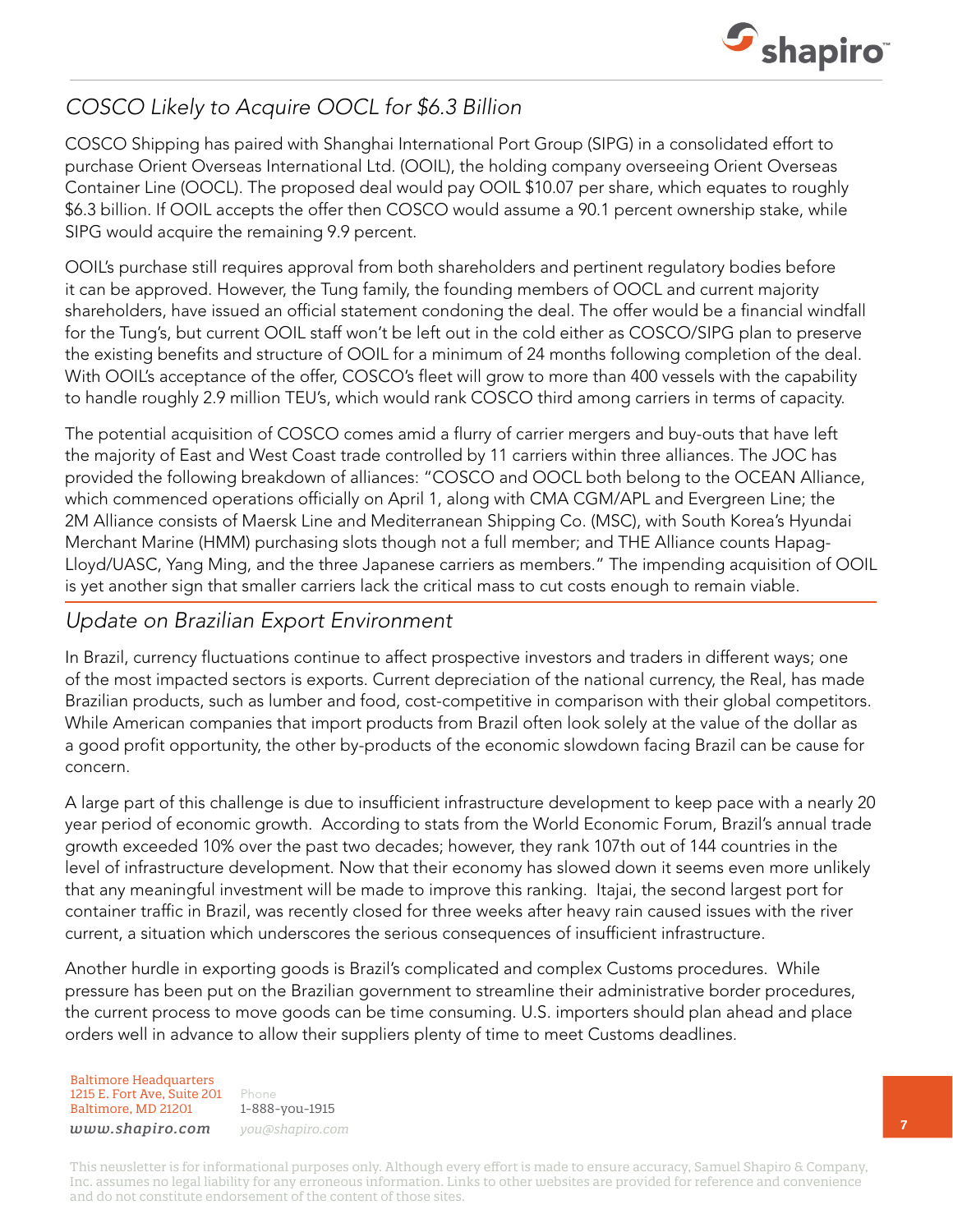

To help combat the economic scandals that brought down the government of President Dilma Rousseff in 2016, Brazil is developing a comprehensive commitment to fight corruption. Starting in 2014, according to the U.S. Department of Commerce, the criminal investigation, "Operation Carwash" has pursued a large web of public sector corruption, contract fraud, money laundering, and tax evasion stemming from systematic overcharging for government contracts. The focus on fighting corruption should ultimately improve the business climate, benefiting local and international companies alike.

# **AIRFREIGHT NEWS:**

## *Cargo Service Made Possible to Isolated Island*

Many have heard of Saint Helena Island as the place of Napoleon's exile and death; however, the remote island, a British territory located far off the western coast of Namibia in the South Atlantic, has recently regained exposure following the announcement of regularly scheduled air service.

The island has been served by a mixed passenger and cargo vessel in an effort to boost tourism and selfsufficiency. Additionally, the British government built an airport in 2015. Unfortunately, scheduled service has had difficulty getting off the ground due to reported wind shear on approach to the airport's longest runway. The island has limited resources for trade, producing coffee and Tungi Spirit, and a tourist trade due primarily to the island's link to Napoleon. The vessel was scheduled to be decommissioned in 2010, but this has been extended to July 2017.

Since completion, the airport has hosted small aircraft landings for medical emergencies and refueling stops, and in May a passenger charter flight was completed from Cape Town via Namibia. SA Airlink is in talks to be the primary carrier to service Saint Helena airport, as reported by the airport's site in June 2017. We'll keep airport code HLE on our watch list for future cargo needs.

## *Asia Airfreight Market Tightens*

Airfreight demand has grown in the double digits in Q2, following a 15% increase in March and extremely strong growth in May that carried over into June. Major contributors fueling this increase were the ocean alliance shift in April, which created a shortage of ocean capacity, thus increasing air freight volumes, as well as the continuous growth of online spending, a.k.a. the e-commerce business. We also saw project shipments from tech companies that limited space capacity on aircrafts from China. Hence, tighter air freight capacity resulting in higher air freight rates. What is even more troublesome is that some carriers are beginning to implement separate fuel surcharges, which is a change from all-in rates, to account for fluctuations in fuel costs.

At this point, there are no indications the market will ease up anytime soon. We expect rates to remain high going into July. Specifically, we see airlines reducing capacity due to bad weather in Shanghai and Hong Kong. To top it all off, a series of volcanic eruptions on Alaska's Bogoslof Island triggered an ash cloud on June 25th which caused several airlines flying between Asia and North America to adjust their transpacific operations, creating "very tight" space. The volcano observatory said that the "volcano remains at a heightened state of unrest and in an unpredictable condition. Additional explosions producing highaltitude volcanic clouds could occur at any time."

All in all, the air freight market is very strong, and there is no guarantee that cargo will be moved unless

Baltimore Headquarters 1215 E. Fort Ave, Suite 201 Baltimore, MD 21201 *www.shapiro.com you@shapiro.com*

Phone 1-888-you-1915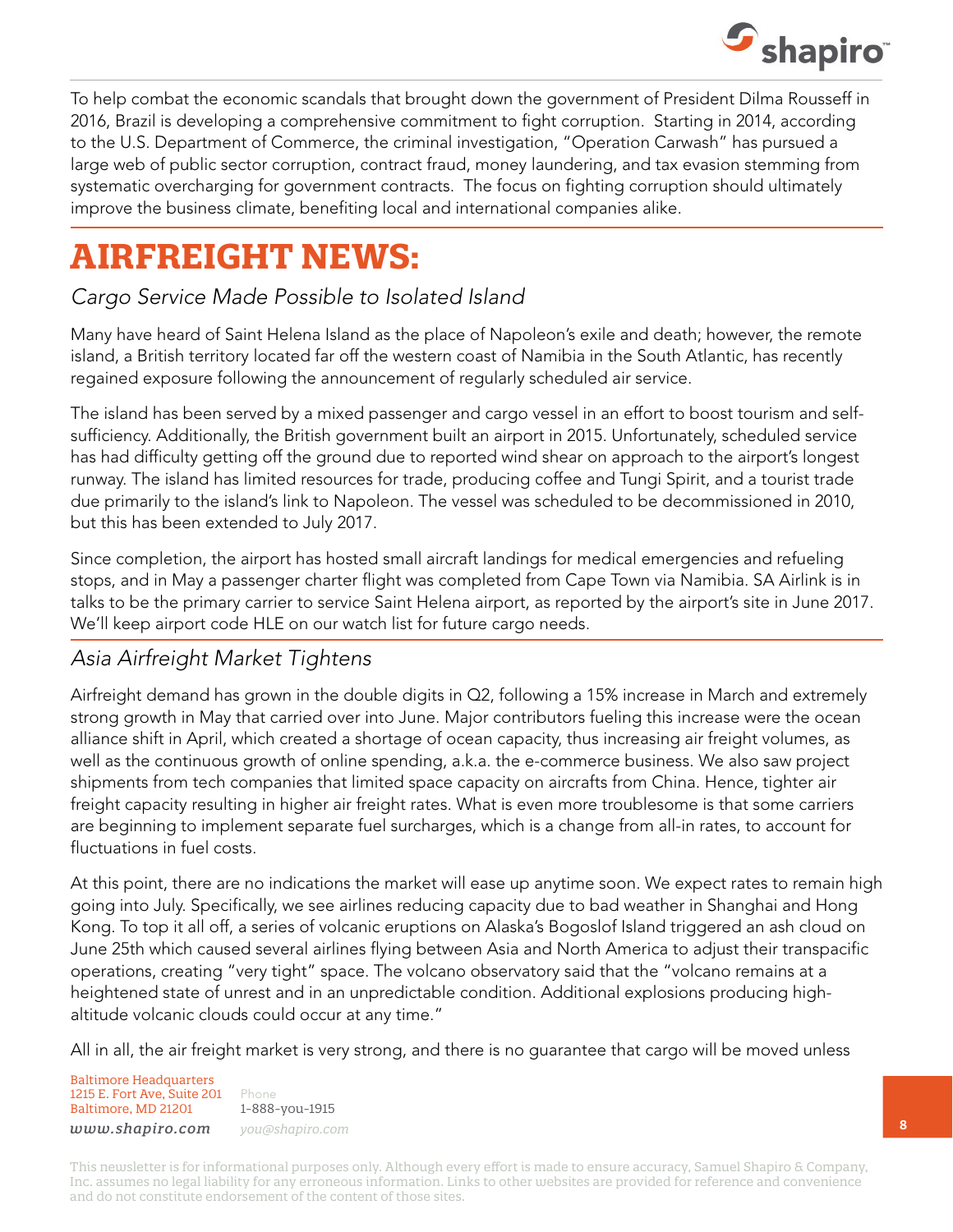

customers have blocked space agreements (BSA) with airlines. Booking ad hoc and subject to availability have become very common.

# **DOMESTIC NEWS:**

#### *PierPass and WCMTOA Implement August 1 TMF Increase*

PierPass, a non-profit company that seeks to create greater port efficiency and sustainability, and the West Coast Marine Terminal Operator Agreement (WCMTOA) have announced an increase to the Traffic Mitigation Fee (TMF) at the Ports of Los Angeles and Long Beach. The modified TMF will go into effect on August 1, 2017 and will reflect a 2.3 percent increase, the same percentage increase that was awarded to longshoremen wages earlier this month.

Once implemented on August 1, the new TMF will be \$144.18 per FEU or \$72.09 per TEU. Per existing port policy, the TMF will continue to be charged only during peak hours – weekdays between 3:00 AM and 6:00 PM. Non-peak hours, 6:00 PM to 3:00 AM on weekdays or 8:00 AM to 5:00 PM on Saturdays, will still not be subject to TMF.

### *The NAS recommends changes to the U.S. Truck Safety Program*

The National Academy of Sciences, Engineering, and Medicine (NAS) has advised that the current program designed to identify unsafe U.S. trucking companies and rate carriers by safety is "conceptually sound" but requires substantial changes. Because of this evaluation, the carrier "scores" in several safety categories are likely to remain inaccessible to the public.

Truckers, shippers and freight forwarders all argued that the percentile rankings did not accurately reflect carrier safety and were misused by the public before being removed from public view by the 2015 Fixing America's Surface Transportation (FAST) Act.

The Federal Motor Carrier Administration (FMCSA) rolled out the Compliance, Safety, Accountability (CSA) program nationwide in 2010. The program and its Safety Measurement System (SMS) was designed to increase the number of truckers the FMCSA could investigate and assign safety ratings. The agency used inspection data and the scoring system to determine if a trucker was "unfit" to operate. Per the FMCSA, under the current safety fitness system, they are able to investigate and audit about 15,000 trucking companies per year, and only half of them receive a safety fitness rating of satisfactory, conditional, or unsatisfactory.

In their study, the NAS recommends the FMCSA spend two years developing a methodology that relies on current observed data rather than "expert opinion or dated empirical information." The NAS also said regulators should collect data on specific carrier characteristics such as driver turnover rates, type of cargo and level of truck driver compensation, which go beyond the initial CSA mission.

### *'Space based' charges becoming normal with LTL trucking*

Less-Than-Truckload (LTL) carriers are beginning to implement more dimensional volume-based pricing in addition to the traditional product classification-based tariffs or weight-based pricing. Dimensional pricing is based on the cubic size (LxWXH) of a shipment, or how much physical space the cargo will occupy.

Baltimore Headquarters 1215 E. Fort Ave, Suite 201 Baltimore, MD 21201

Phone 1-888-you-1915 *www.shapiro.com you@shapiro.com*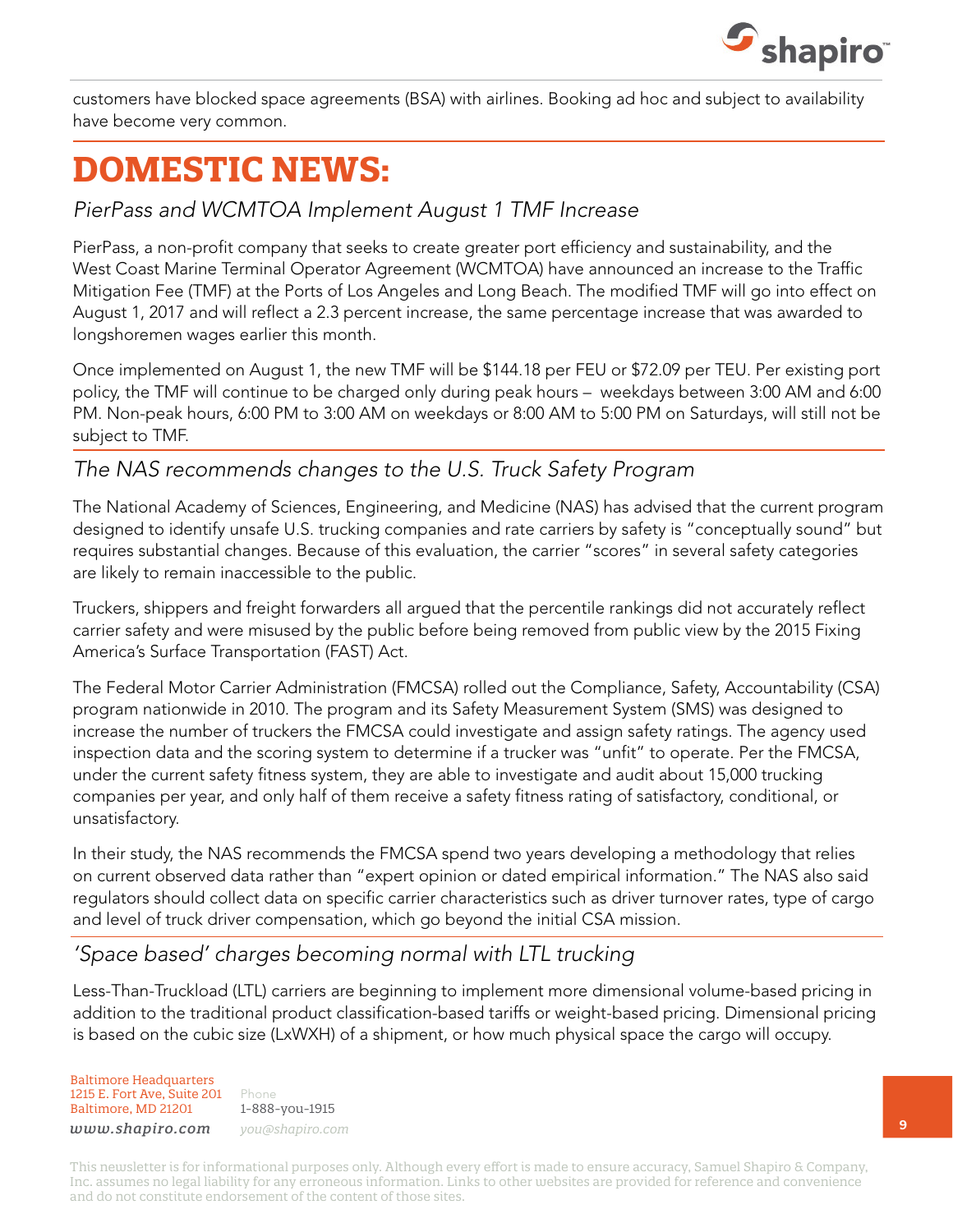

Parcel carriers like UPS and Fedex have been using this method for some time now in the form of 'flat rate' box sizes for their ground service. This type of pricing structure is also largely used for palletized freight shipments, as the dimensional 'measure' the shipment occupies is greater than its subsequent weight calculation.

The push for LTL truckers to add dimensional-based pricing is due, in large part, to the E-commerce boom. The requests made to LTL carriers are changing - freight is more frequently a mixed variety of objects, placing strain on the tariff classification system. The style of delivery is more diverse in the length of the haul and the requirements upon the delivery. E-commerce destinations include everything from residences to fulfillment centers to anything in between, which is different than the standard 'business to business' route that the LTL system is accustomed to. E-commerce shippers are selling cargo that is light in weight but bulky in size, and LTL carriers are losing money on the lost space that their system metrics are not able to capture.

Several large trucking companies such as ABF Freight, XPO Logistics, and Estes Express are increasing their use of dimensional pricing, and others are beginning to implement this strategy as it becomes more prevalent in the industry. Depending on the shipment size, some carriers will re-price a freight quote after receiving the cargo at their terminal in order to recoup additional dimensional-based costs. Using a dimensional pricing system will allow carriers to create a cubic minimum charge (CBC) that can be implemented to take these metrics into account.

What does this mean for shippers? Make smarter packing choices to make your shipment as space efficient as possible (without risking the safety of your product). Utilizing different box sizes, packaging material, and loading styles can all play a part in creating an effective packaging program that can save you money down the road.

# **SHAPIRO NEWS:**

*Shapiro's Annual Supply Chain Summer Seminar* 

Shapiro is excited to host its Annual Supply Chain Summer Seminar in Baltimore, MD on Thursday, August 10, 2017.

Our panels of leading industry experts will cover the hottest topics facing the logistics & Customs brokerage world today. Join us as we incite stimulating conversation concerning freight rates, infrastructure issues and more. Then, take a deep dive into compliant shipping regulations and the costs of ignoring them!

Here's what we plan to cover:

#### The International Logistics Market

- *• Freight Rates*
- *• VSA*
- *• Capacity/ Supply & Demand Imbalance*

Baltimore Headquarters 1215 E. Fort Ave, Suite 201 Baltimore, MD 21201

Phone 1-888-you-1915 *www.shapiro.com you@shapiro.com*